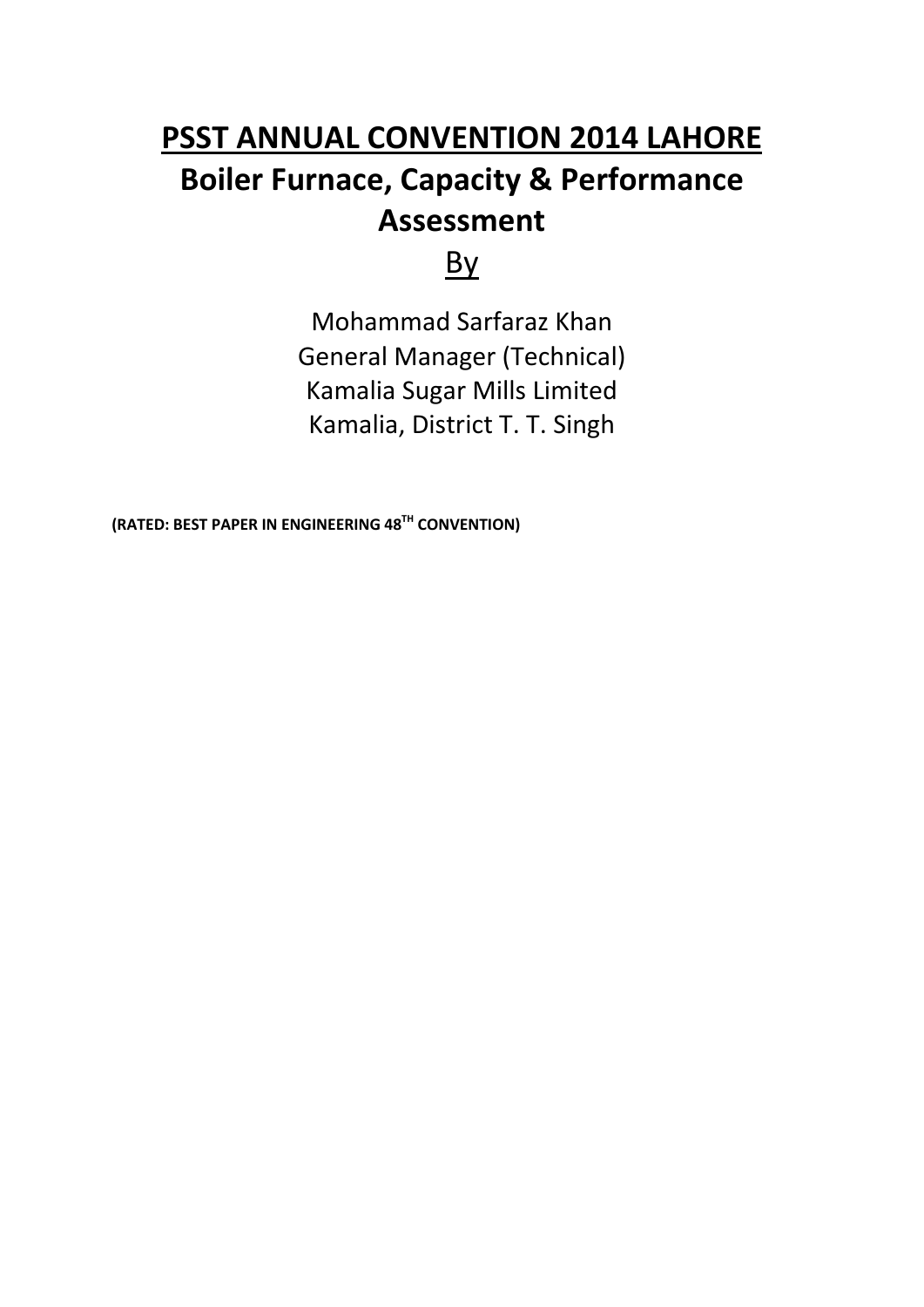#### **Introduction**

- By & large, when the term opportunities for boiler efficiency is being discuss, heat recovery devices, reduction in flue gas temperatures & protection of steam leakages are generally matter of concerns. However, furnace itself a potential vicinity which can contribute to greater extent to enhance boiler capacity with efficiency through radiation heat transfer.
- Furnace heating surface comprises on water wall (generation tubes) which have 12 21% share of the overall boiler heating surface. Although, heat absorption can be realized from 27 – 34 % of liberated energy.
- Principally, grate area, furnace volume & heat release rate are the core aspects taking in to account when capacity modifications under taken.
- Basically, water walls (generation tubes) use to perform bigger generation with small surface area due to the principle of greater temperature difference ∆T between two mediums.
- Potential availability of intense radiation & enormous absorbent property of water walls, 10 – 15 % capacity rise can be attained with 30 - 49% additional heating surface on the available bagasse fired furnaces depends on design permissibility.
- The term furnace is the space between the grate, side walls, front wall & rear wall. However, combustion chamber includes furnace & free space traversed by the gases between leaving the furnace & reaching the boiler tubes.
- Combustion efficiency is the measure of how effectively the heat content of fuel is transferred in the burning process & determined to know the  $CO<sub>2</sub>$  concentration ranges between 10 – 12 %. Preheating air which realizes the 60% impact on the greater side of combustion temperature.

#### **Characteristics;**

| $\blacksquare$ | Combustion rate                        | 220,000 - 260,000 Kcal/M <sup>3</sup> /Hr |
|----------------|----------------------------------------|-------------------------------------------|
| $\blacksquare$ | Evaporation rate Vs Grate area         | $2162 - 2500$ Kg/M <sup>2</sup> /Hr       |
| $\blacksquare$ | Evaporation rate Vs Furnace volume     | 195 Kg/M <sup>3</sup> /Hr                 |
| $\blacksquare$ | Heating surface with respect to boiler | $12 - 25$ % (Design aspect)               |
|                | Temperature range                      | $900 - 1050$ <sup>o</sup> C               |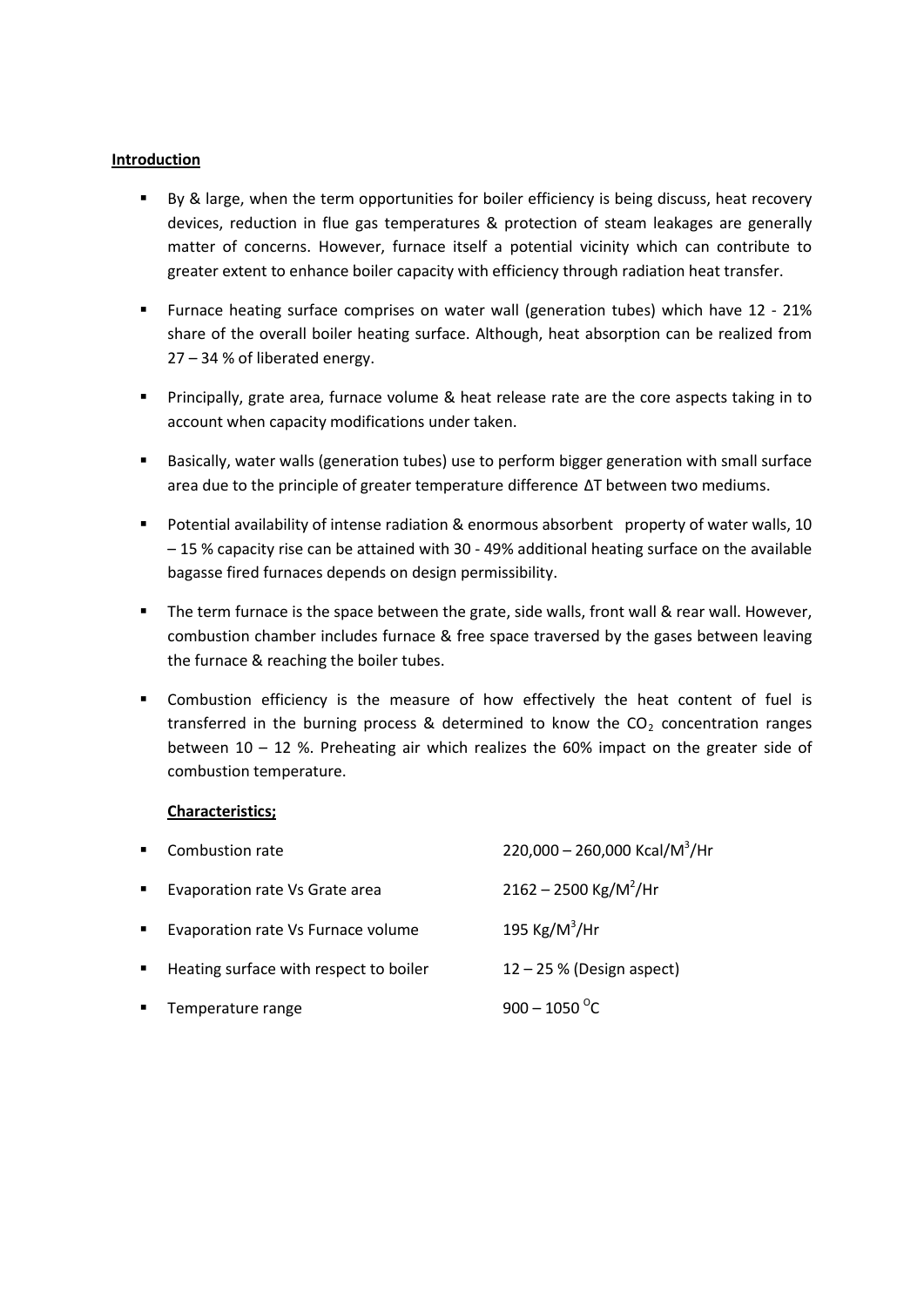

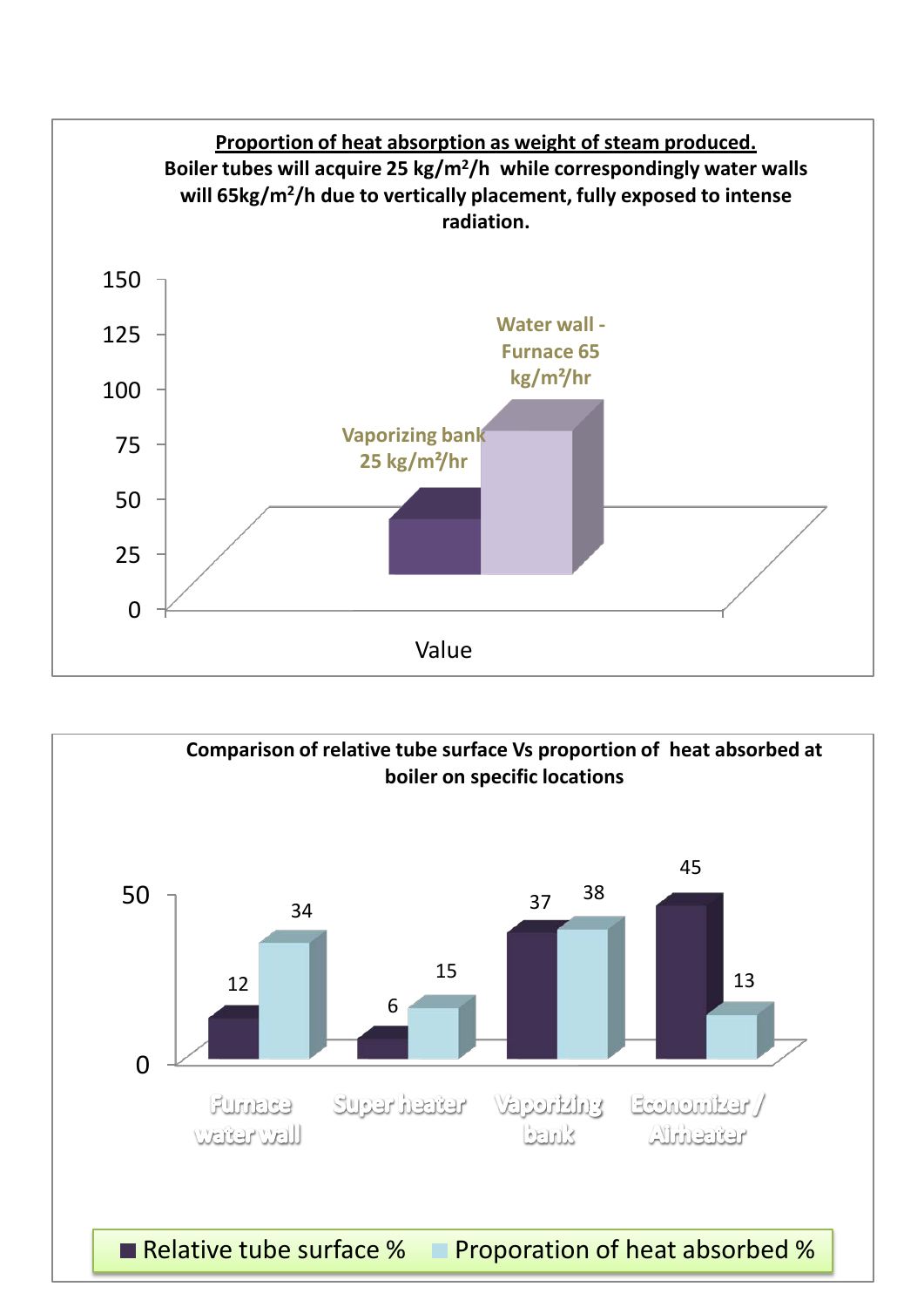#### **Modified activities**

• After assessment of grate area, furnace volume & heat release rate, designed modifications were under taken in order to ensure permissible safe operational limits in the following manner.

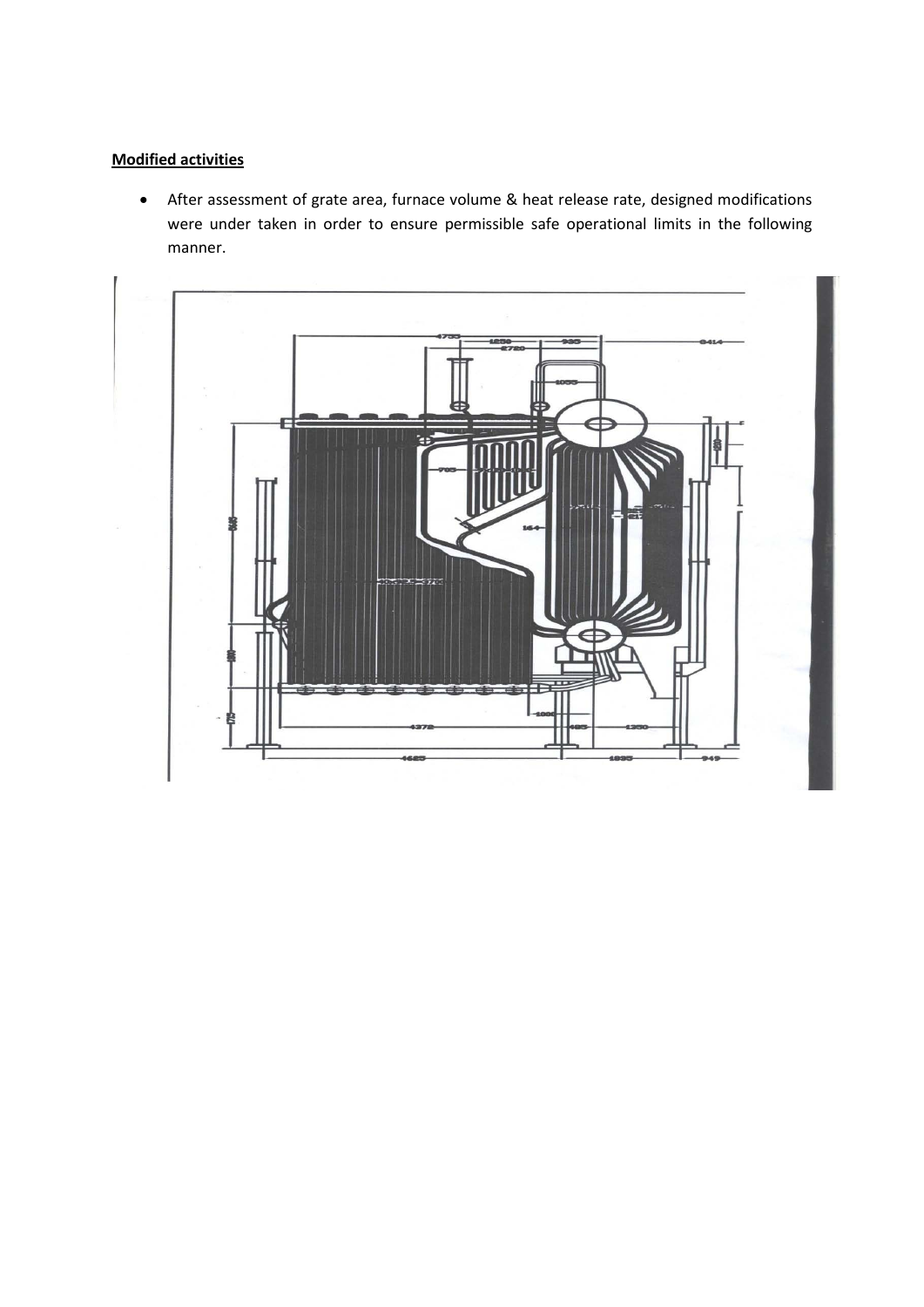

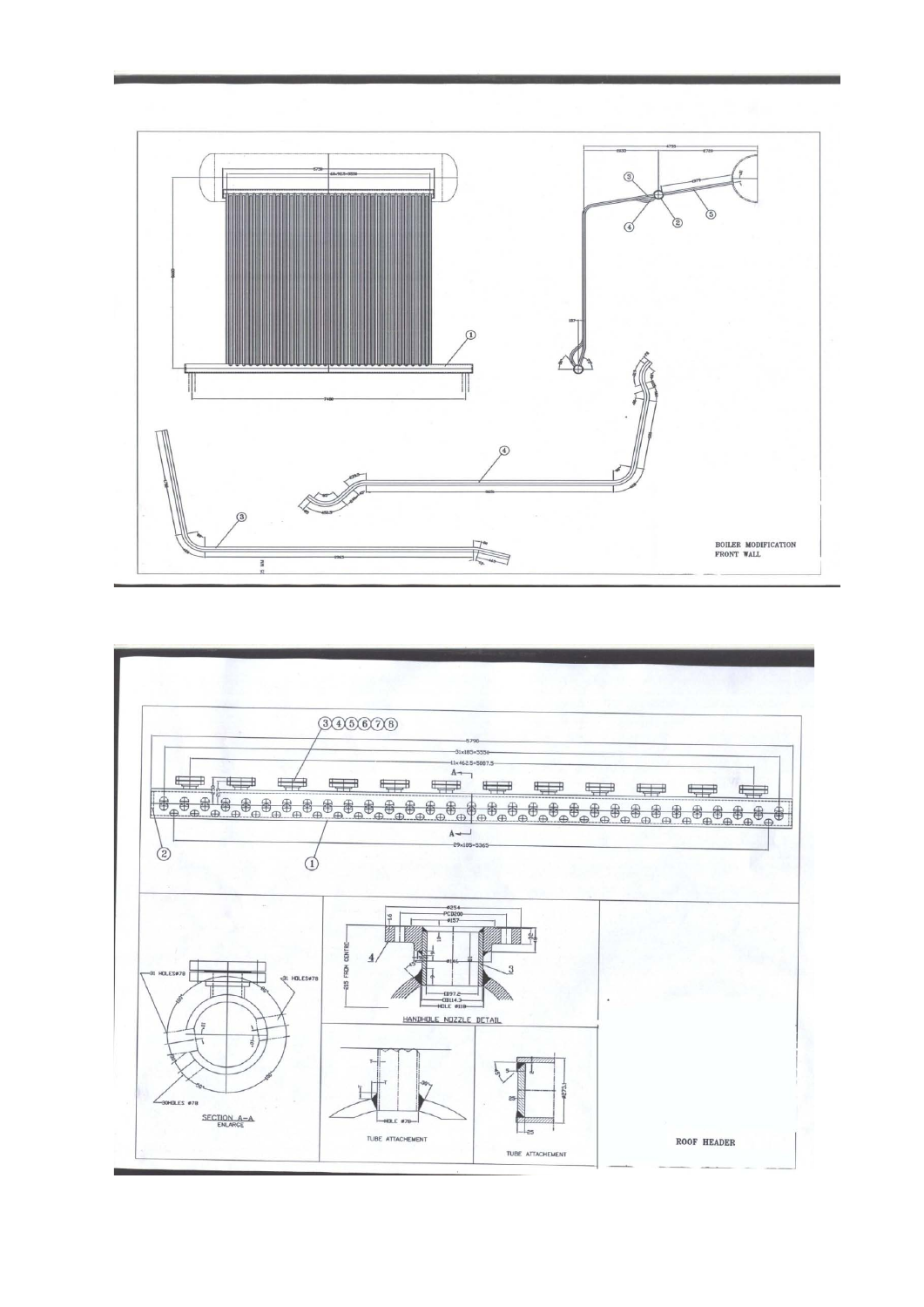



#### **Case Study/Implementation**

Type of boiler **FCB** (Spreader – Stocker) bagasse fired

Working parameters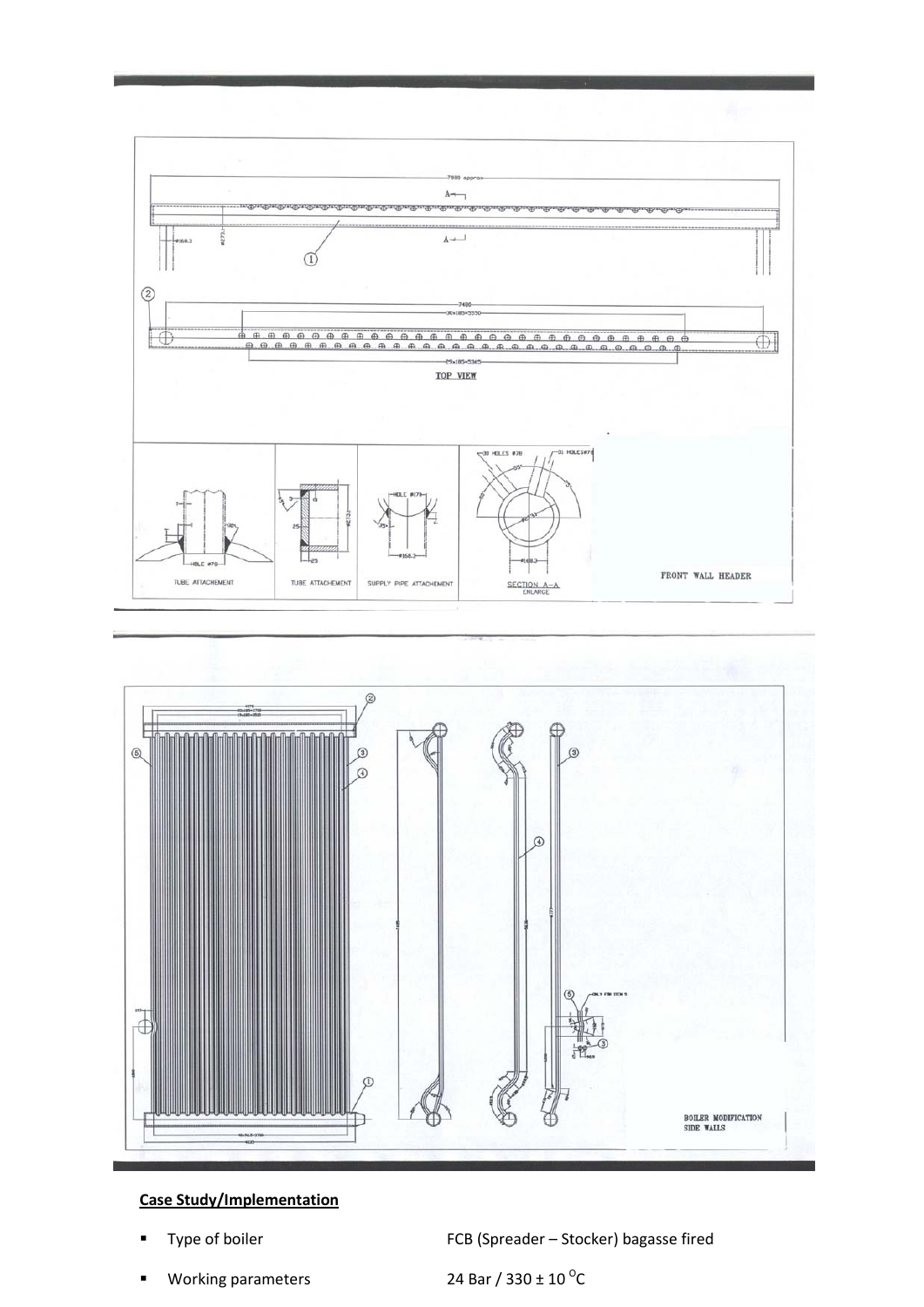|                | Initial capacity                        | 34 TPH                              |
|----------------|-----------------------------------------|-------------------------------------|
| ■              | Capacity enhancement                    | 40 - 42 TPH                         |
| $\blacksquare$ | H.S (original) Furnace/Over all boiler  | $251M^2 / 1005M^2$                  |
| ٠              | <b>H.S Enhancement</b>                  | 123M <sup>2</sup> at furnace        |
| $\blacksquare$ | Modified H.S (Furnace/Over all)         | 374 $M^2$ / 1128 $M^2$              |
| ■              | Impact furnace / Over all from original | 49 / 10.90 %                        |
| ٠              | Modified H.S w.r.t. boiler              | $8.18\%$ (From 25 – 33.18)          |
|                | Capacity enhanced                       | $6 - 8$ TPH                         |
| ٠              | Grate area                              | 22 $M^2$<br>(Same)                  |
|                | Furnace volume                          | $150M3$ (Same)                      |
|                | Temperature rise                        | 7-10 <sup>o</sup> C at super heater |

#### **Results & Discussion**

- 1. It's imperative from the case study, there is proved potential in terms of capacity & efficiency enhancement. These modifications are especially fruitful for existing boilers have capacities 30 – 80 TPH.
- 2. Due to the addition of 123  $M^2$  heating surface at furnace, radiation absorption increased by 7.2%. It's evident that around 10 - 15 % capacity can be attainable with these sorts of modifications in the existing boilers to ensure safe operations.
- 3. Super heater, heating surface raised by 8 % to meet additional capacity generation.
- 4 Furnace temperature is one of the significant parameter to analyze the performance during operation. This was remained in the range of  $902 - 972$  °C. A handy reflection can be assessed with flame identification such as,

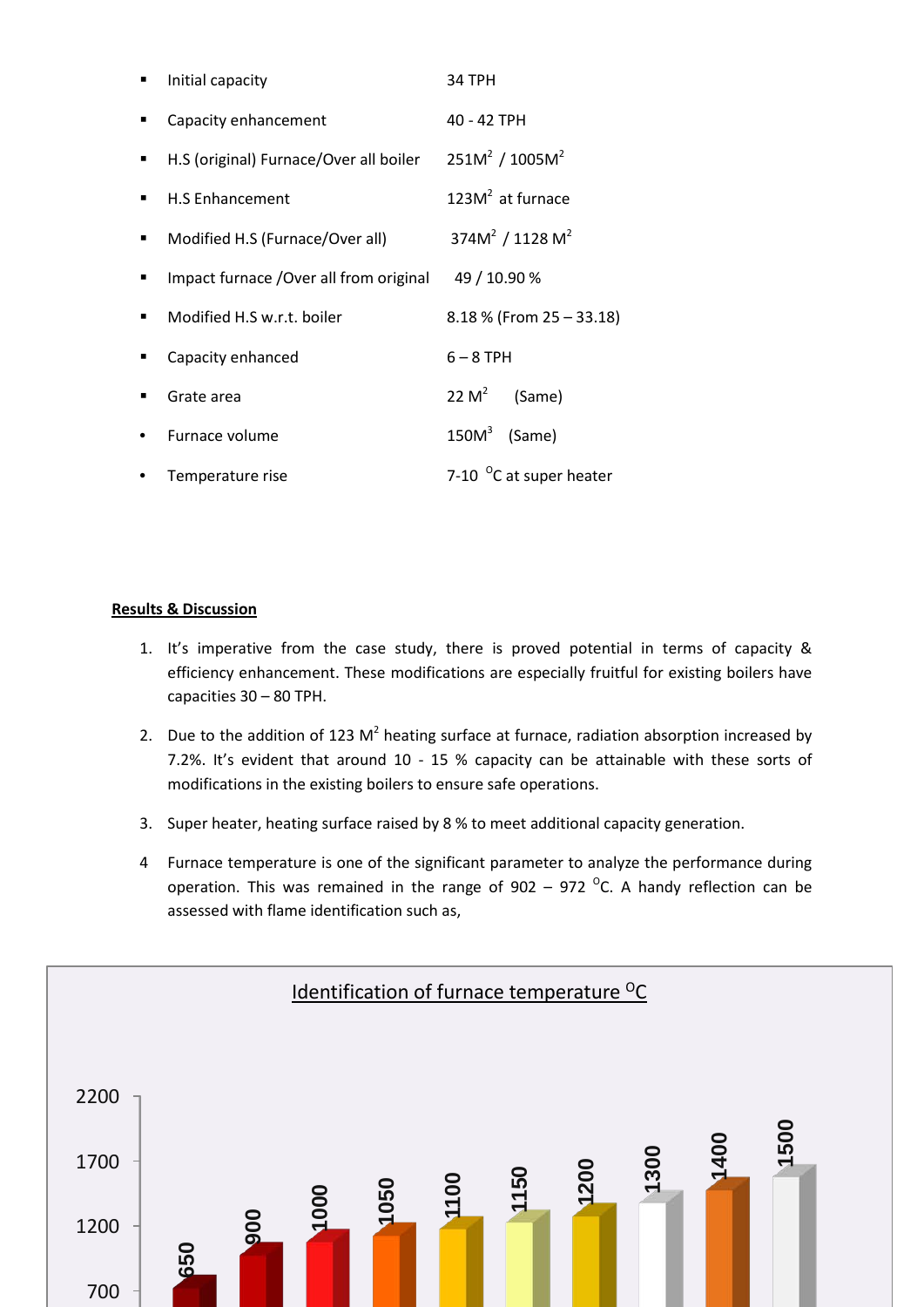#### **Results & Discussion**

- Application of re-injection nozzles which contributed to re-inject the unburnt particles again to furnace for ultimate combustion, a value added aspect regarding combustion.
- Flame length significantly controlled through optimum air combination. Efforts being made to restrict it 7 – 8 meter height. However, gases below 7 meter & particularly 5 meter would not completely burnt on reaching the cold water tubes also effects the combustion, resulting formation of CO in the combustion gases . This further translate loss of 4.36% of calorific value of bagasse/unit formation of CO
- For suspended combustion, air requirements as follows,
	- a) Primary air or under grate 86%
	- b) Secondary for distribution 6.5%
	- c) For turbulence above grate 7.5%
- Primary or under grate air which is 86% of total requirement supplied through 4-5 mm small holes from grate elements. This area of holes should be  $@$  3 - 5 % of the total furnace grate area.
- Deposition of clinker over grate elements having inverse effect on primary air flow. Therefore, these holes re-drilled from  $4 - 8$  mm  $\emptyset$  to overcome the operational inconsistencies & subsequent meets required combustion.
- O<sub>2</sub> remained in the range of  $3 4.7%$  on capacity load.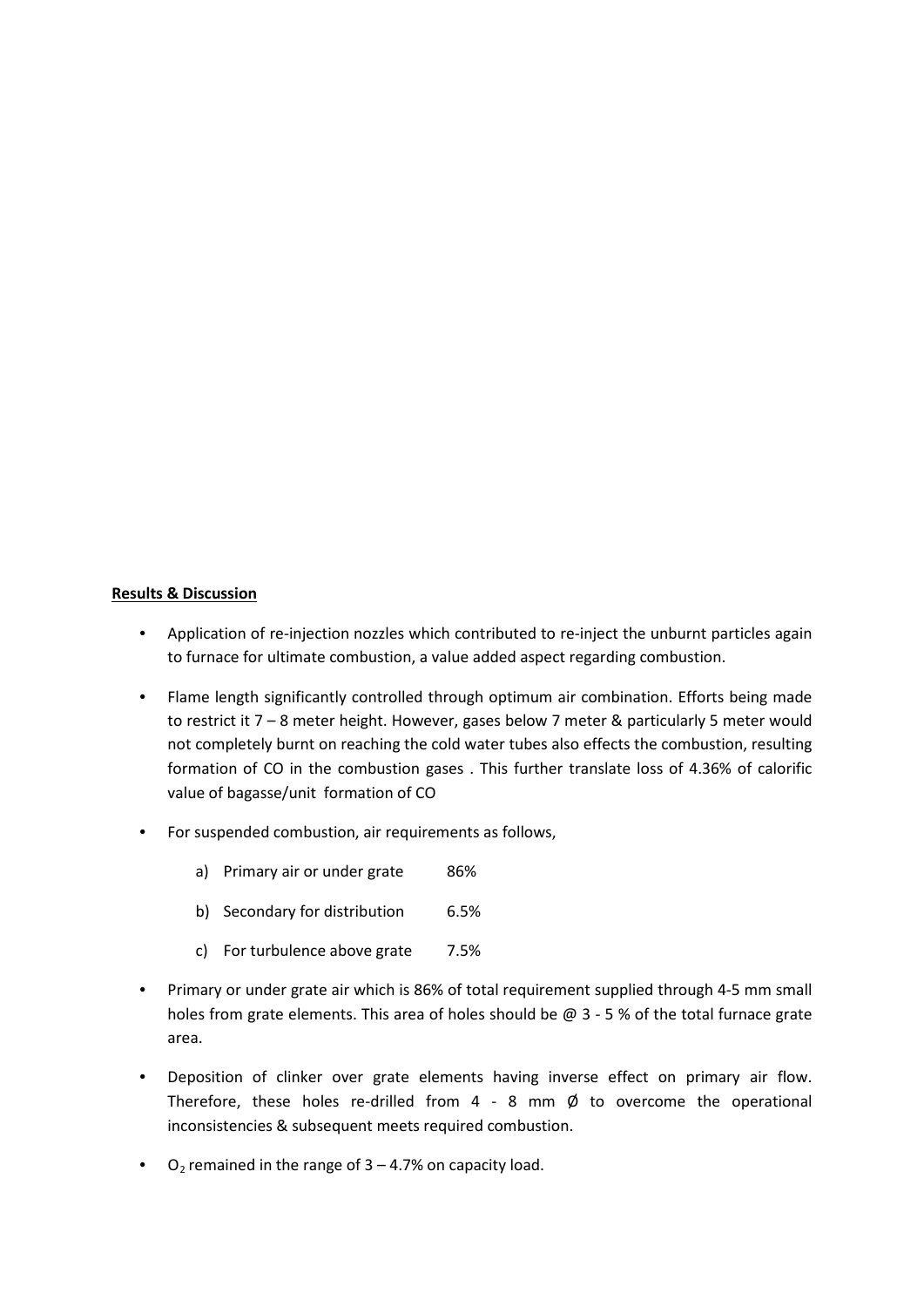• Induction of membrane wall, a value added aspect, consists of tubes which use to weld together separated by a flat iron strip, called the membranes. They act as fins to increase the heat transfer. They also form a continues, rigid & pressure - tight construction for furnace.



### Outer wall

#### **Bench mark profile**



through heat transfer of bagasse fired boilers